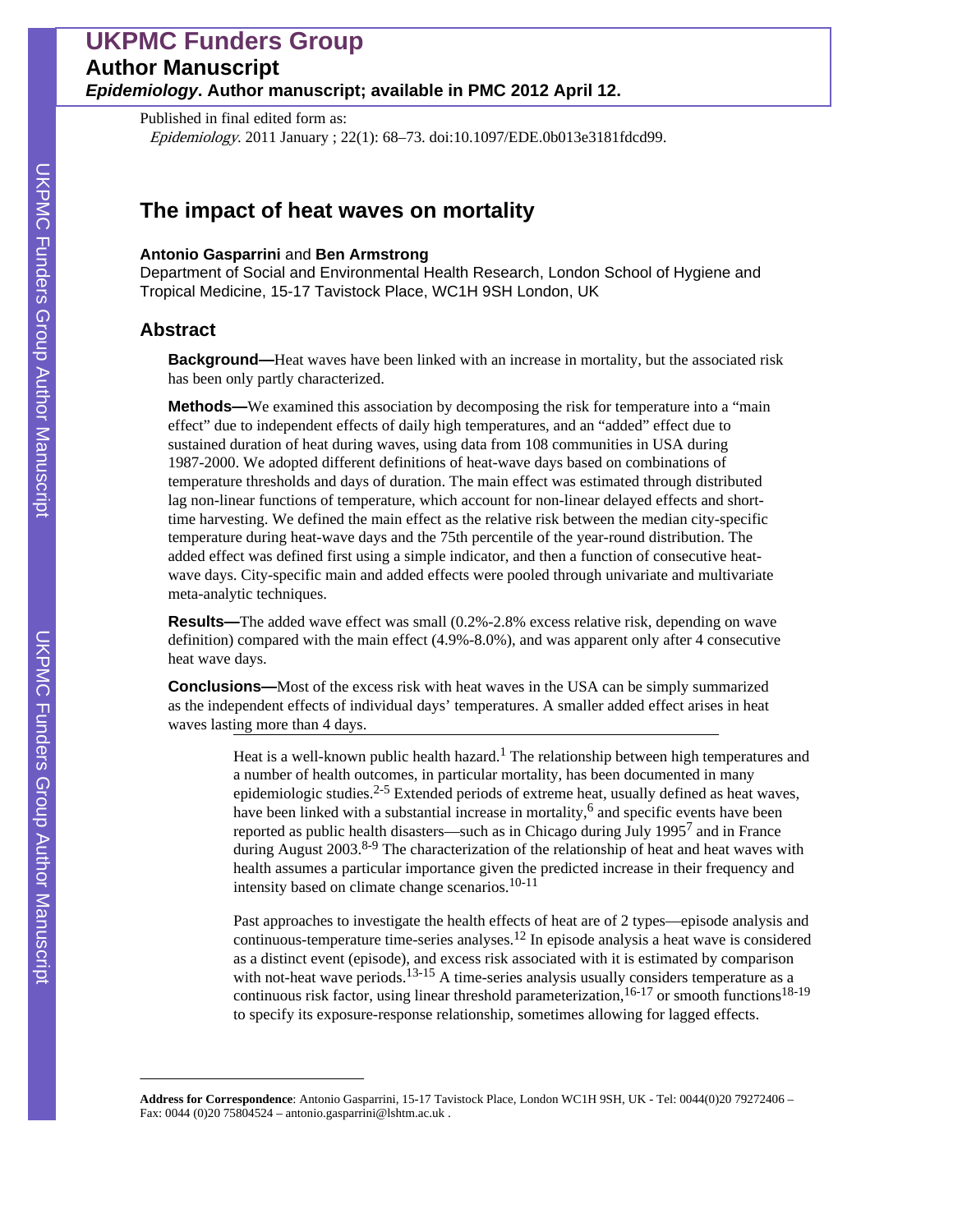Gasparrini and Armstrong Page 2

A few studies have recently brought these two approaches together, investigating the increase in risk during heat waves in a time-series regression model that also includes daily temperature as a numeric explanatory variable, possibly allowing for lagged effects. This method has been used to quantify harvesting during single events, as in August 2003 in Europe $8,20$  and July 1995 in Chicago, $21$  and also extended in studies with multiple heat wave periods.2,22 The rationale under this methodology assumes that the effect of heat may be described as the sum of two contributions: an increased risk due to the independent effects of daily temperature levels, and an additional risk due to duration of heat sustained for several consecutive days. The former is predicted by the usual exposure-response function for the temperature-health relationship, characterizing both heat wave and non-heat wave days, while the latter is commonly estimated by an indicator, usually defined as two or more consecutive days above a specified temperature. Here we refer to these contributions as main and added effect of heat, respectively.

This approach entails a more developed definition of heat-wave effects, identified as that not merely due to a series of days with extremely hot temperature, but due to periods when sustained heat produces an excess mortality beyond that predicted by independent contributions of daily temperature occurrences. In consequence, this method allows a more accurate prediction of the effect of heat on health by distinguishing between impacts from isolated days of heat and from sustained days of heat in waves. A substantial added effect implies the presence of additional patho-physiologic mechanisms that arise when the exposure to hot temperatures is protracted for several days, not occurring in single sporadic days of extreme heat. In contrast, a weak (if any) added effect would suggest that the increased risk during waves may be explained by the sole main effect, estimated by simpler models based on temperature-mortality exposure-response functions. Such evidence has a clear implication in order to plan public health interventions or to estimate the future burden of heat-related deaths under predicted climate change scenarios.

Studies on multiple heat-wave periods have indeed shown a substantial added effect.<sup>2,22</sup> However, the extent of the wave effect appears to be sensitive to model features, in particular the specific function used to model the main exposure-response relationship.<sup>22</sup> In this paper we seek to characterize more clearly the relationship between heat and mortality, analyzing the excess risks in heat-wave periods, by comparing the contributions of main and added effects, as defined above, under different wave definitions. In addition, we propose a new, more flexible model to describe the added effect in terms of duration, allowing the risk to vary smoothly by the number of consecutive heat wave days.

### **Methods**

#### **Data**

The analysis includes the data for 108 urban communities in the U.S.A. during the period 1987-2000. The series for mortality, weather and pollution data were assembled from publicly available data sources as part of the National Morbidity, Mortality, and Air Pollution Study.<sup>23-24</sup> Daily overall mortality consists of death counts among residents, excluding injuries and external causes (International Classification of Diseases, 9<sup>th</sup> revision (ICD-9) codes 800 and above, ICD-10 codes S and above). Maximum and minimum temperatures are computed as the highest and lowest hourly measurements registered within each day, with mean temperature as the average between them. General information about how the data were collected and assembled have been previously reported, together with a detailed summary of descriptive statistics for each community [\(http://www.ihapss.jhsph.edu](http://www.ihapss.jhsph.edu)). For the current analyses we restrict the period to summer months (June-September), to avoid the complexities of having to model cold as well as heat

effects.3,22,25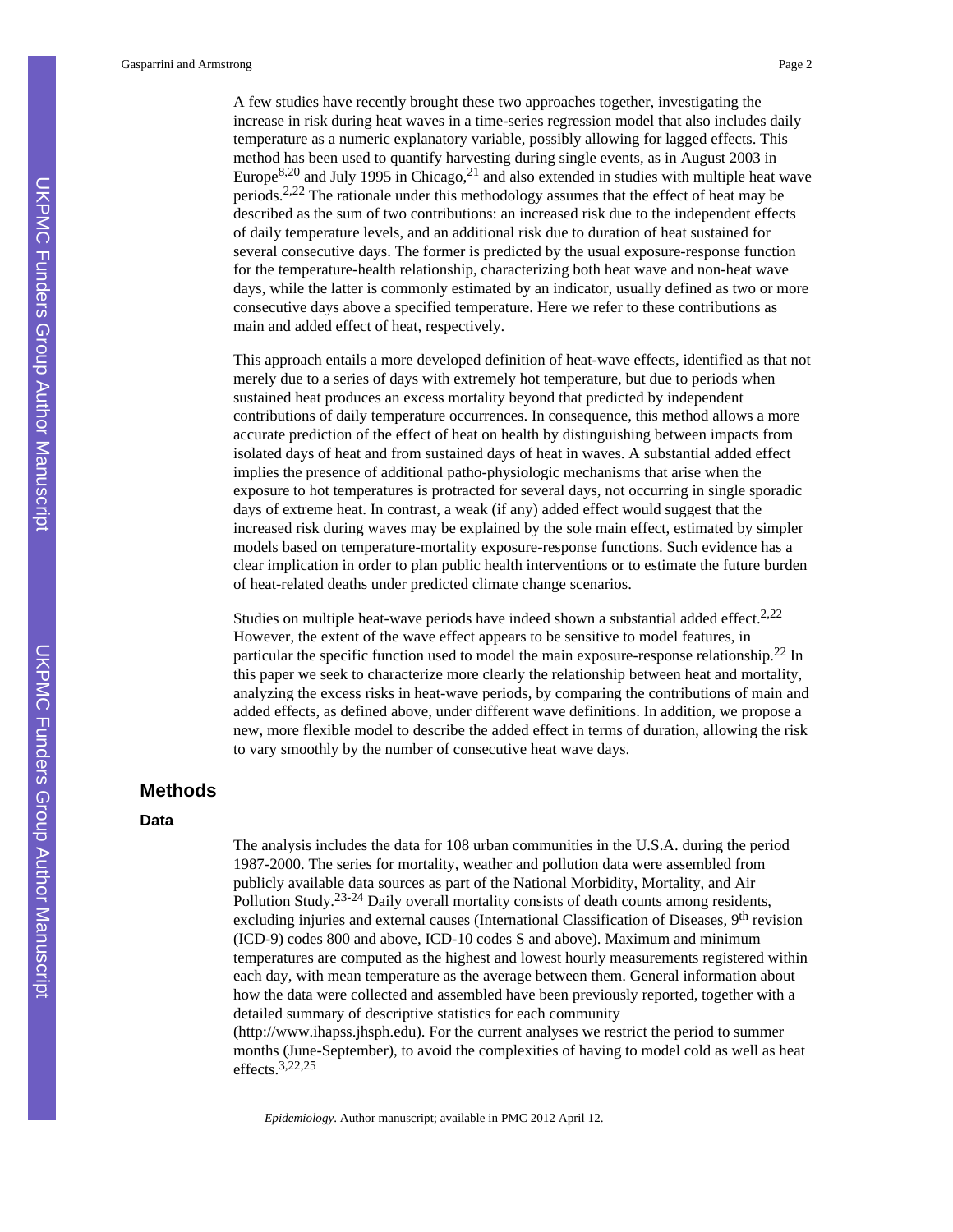#### **Statistical analysis**

The analytic strategy follows a scheme already proposed for multi-city studies, with a common model applied to each community and then the use of meta-analytic procedures to derive the pooled estimates.<sup>26</sup> Here the effect of heat is decomposed into the main and added effects introduced above, by including two terms for mean temperature in the city-specific model. An algebraic representation is given by:

$$
\log [E(Y_i)] = \alpha + \sum_{j=1}^{P} g_j(x_{ij}) + m(t_i) + w(t_i)
$$

where  $Y_i$  is the mortality count, assumed to follow an overdispersed Poisson distribution for each day *i*. The covariates  $xj$ , with effects expressed by the functions  $g_j$ , include an indicator for day of the week and spline functions for dew point temperature, day of the year and time. These last two terms describe a regular seasonal trend, forced to be identical each year, and a smooth long-time trend, using 5 and 3 degrees of freedom (df), respectively, following a parsimonious approach previously applied for analyses restricted to summer months.<sup>3,22,25</sup>

The main effect of heat on day *i* is described by the function *m* of the series of lagged temperatures  $t_{i-\ell}$ , with  $\ell = 0, \ldots, L_m$  and  $L_m$  as maximum lag. To allow flexibility, *m* is specified as a two-dimensional spline function, defining a distributed lag non-linear model that allows the main effect to vary smoothly along both dimensions of temperature and lags.<sup>18,27</sup> The relationship in the temperature space is modelled by a cubic spline with 6 degrees of freedom (df). Changes in the shape along lags is modelled by a natural cubic spline with 5 df, up to a maximum lag  $L_m = 10$ . This flexible model accounts simultaneously for non-linear and lagged effects and short-time harvesting. In spite of this flexibility, the relationship specified by the term *m* still assumes that effects of temperature at each lag are independent. We summarize the main effect from each city-specific model from the term  $m(t)$ , predicting the relative risk between the median temperature among heat wave days versus the 75th percentile of annual temperature distribution. This reference was chosen as a temperature at which little if any adverse effect of temperature on mortality is expected.<sup>19</sup>

The pooled main effect across cities is computed through a random effect meta-analysis based on restricted maximum likelihood.<sup>28</sup>

The additional risk of sustained heat is left to the added effect described by the function *w* . The choices for this function are introduced below.

#### **Heat wave indicator**

In a first analysis, we specify  $w t(i)$  with:

$$
w(t_i) = \prod_{\ell=0}^{L_w} I(t_{i-\ell} > \tau)
$$

where *I* is an indicator which assumes value 1 if  $t_{i-\ell}$  is higher than a threshold level  $\tau$ . In practice, in this first analysis  $w(t)$  is the usual indicator defining heat wave days as those with temperature above an intensity criterion  $\tau$  for at least  $L_w + 1$  days of duration. Following the definitions already proposed in literature,<sup>2,22</sup> we set  $\tau$  equal to the 97th, 98th or 99th percentiles of the year-round city-specific distribution, and *Lw* equal to 1 or 3 (2 or 4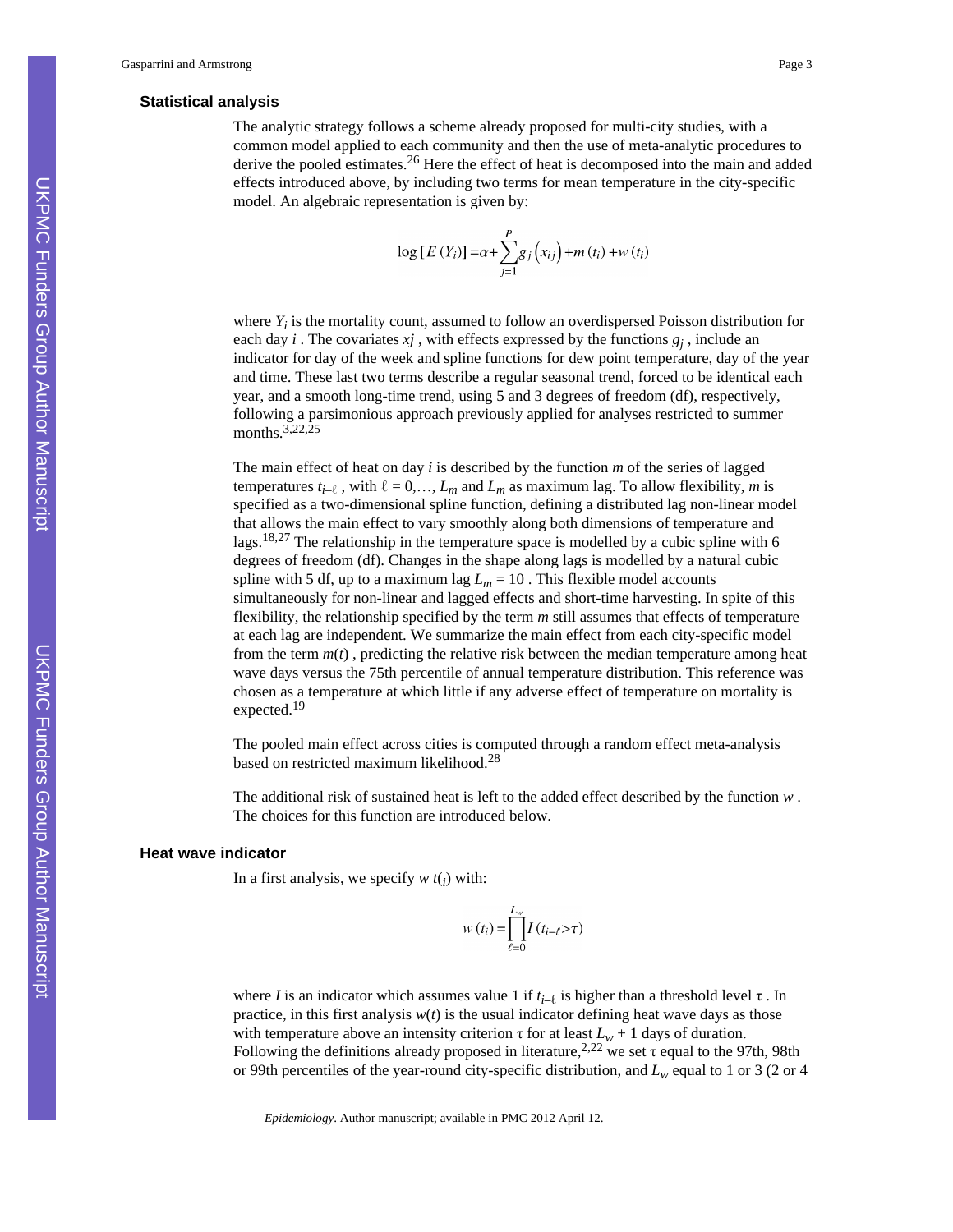days of duration). The city-specific added effect is estimated as the exponential of the coefficient for the indicator variable.

The same meta-analytic techniques used for the main effect were applied to estimate the pooled added effect across cities.

#### **Numeric measure of heat wave duration**

The second approach to characterize the added effect retains the temperature dichotomy (at the 97th percentile), but replaces the duration dichotomy by allowing risk to depend on how many consecutive days there have been above the threshold. In this case,  $w(t) = f(d)$ , where:

$$
d_i = \sum_{\ell=1}^{L_w} \left[ I(t_{i-\ell} > \tau) \prod_{j=0}^{\ell} I(t_{i-j} > \tau) \right]
$$

Here  $d_i$  is defined as the consecutive day the temperature has by date  $i$  exceeded the threshold  $\tau$ . The product term in the equation above ensures that all the preceding days show a temperature above τ . Note that, *d* is 0 for non-heat wave days and for the first day above the threshold  $\tau$ , then 1 for the second day and so on, up to the day the temperature comes back below the limit, with a maximum of  $L_w$  days. Here we set  $\tau$  equal to the 97<sup>th</sup> city-specific percentile and a maximum duration  $L<sub>w</sub>$  of 10 days. The function *f* describing the added effects in terms of consecutive heat wave days *d* is specified in two ways: through a step function (strata: 1, 2-3, 4-5, 6-7, 8-10), or through quadratic splines with 5 df (without natural constraints, 3 knots at 2, 5, 8 days).

The estimates and variance-covariance matrix for the 5 parameters of the function  $f(d)$  are then included in a multivariate meta-analysis,29 in order to obtain the pooled added effect along consecutive heat-wave days. The maximum heat-wave length is different in each city, and those with maximum duration less than 10 days may contribute only to a subset of parameters. This is handled by the meta-analytic procedure allocating very large variances to the missing parameters, so that they will receive very small weight and not contribute to the average estimate.29-30 The limit of 10 consecutive days was set in order to retain enough cities in the analysis actually contributing to the estimates.

#### **Sensitivity analysis**

Given the complex statistical approaches adopted in the analyses above, involving several assumptions and a-priori choices, a sensitivity analysis was carried out on the parameters for the city-specific model for functions  $g_j$  and  $m$ . Specifically, we modified the degree of smoothing for seasonality and the complexity of the distributed lag functions, varying the df and type for the splines for day of the year, temperature and lag dimensions in the models with the mildest ( $97<sup>th</sup>$  percentile, 2 days of duration) and strictest ( $99<sup>th</sup>$  percentile, 4 days of duration) wave definitions.

We also carried out some analyses to elucidate whether the main and added terms are too correlated for their effects to be disentangled. Fist we computed the simple correlations between mean temperature and both indicators and continuous measure of consecutive heat wave days. Then, we more generally assessed the multi-collinearity between the full set of main effect terms and the added wave term. Specifically, we computed the  $\mathbb{R}^2$  of a model regressing each heat-wave term on the cross-basis variables: a high  $\mathbb{R}^2$  indicates that the heat-wave term is almost perfectly predicted by the variables for the main effect, potentially inducing problems of multi-collinearity in our regression model.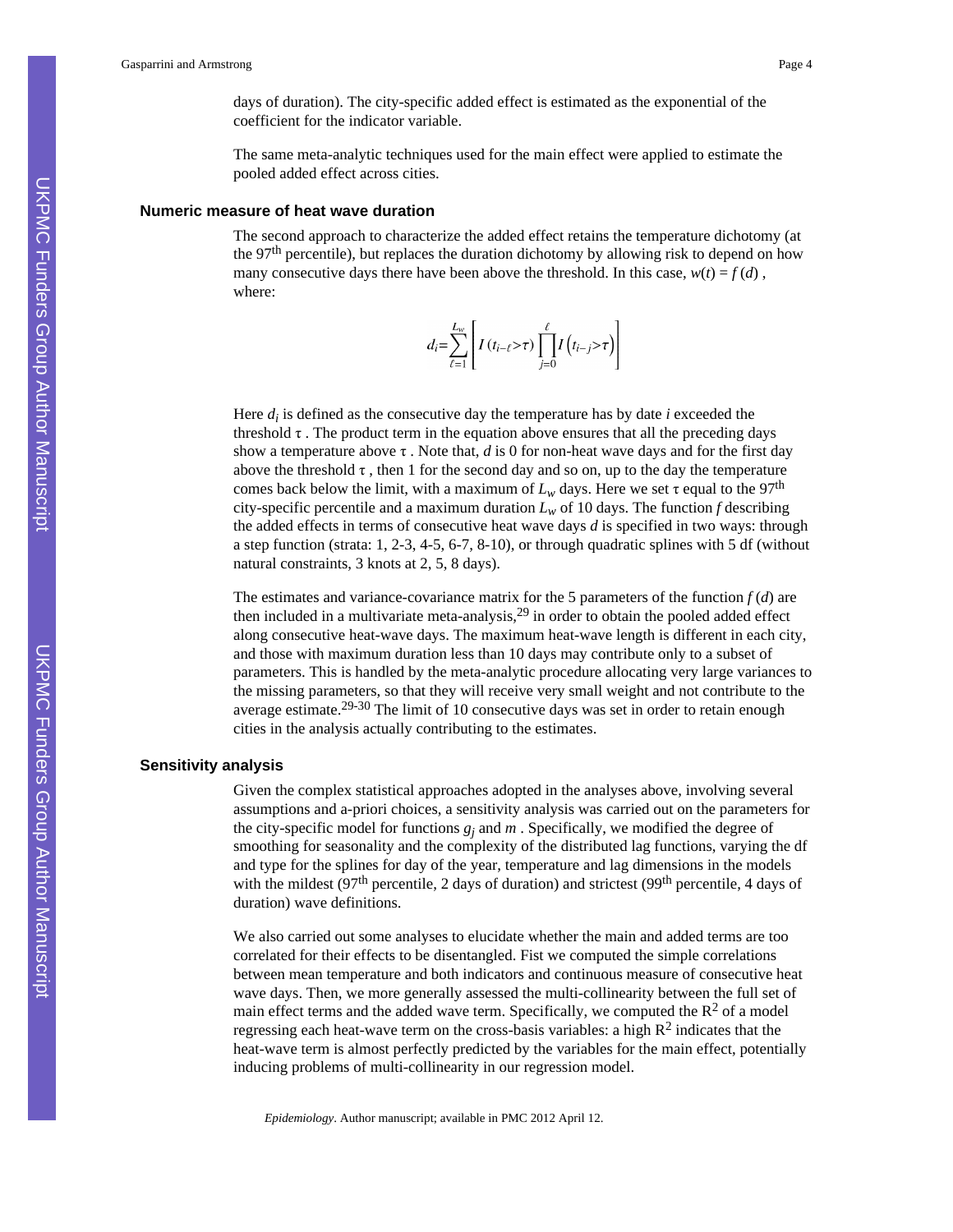#### **Software**

The main analyses and graphical representation are performed in the statistical environment R version  $2.11 \cdot 1.31$  Distributed lag non-linear models are specified through the package *dlnm* (version 1.2.3), while univariate meta-analyses are carried out through the package *metafor* (version 1.1-0). Multivariate meta-analytical estimates are obtained by Stata  $11^{32}$ using the command *mvmeta*.

The main results included in the paper are entirely reproducible.<sup>33</sup> The data are freely available using the R package *NMMAPSlite* (version 0.3-2). The R code to run the main analysis, plus the Stata code for multivariate meta-analysis are available in eAppendix [\(http://links.lww.com](http://links.lww.com)), Sections S4.

## **Results**

Mean summer temperature shows a high variability in the 108 communities, ranging from 12.8°C in Anchorage to 33.0°C in Phoenix, with an average of 23.5°C. The number of heatwave days during the 14-year period, defined by the indicator variable used in the first analysis, varies depending on wave definitions. The average number of heat-wave days in each community is 90.0 (range: 38-129) when using the 97th percentile and 2 days duration, and 7.2 (range: 0-21) using the 99th percentiles and 4 days.

Table 1 shows the estimated increase in risk due to main and added effects in those days matching the 6 definitions. The average main effect is similar between definitions based on 2 or 4 days of duration, and increases proportionally to the intensity criterion (97th, 98th, and 99th percentiles), being computed on the median temperature among heat-wave days, which increases accordingly. In contrast, the duration criterion plays an important role for the added effect: the models using 2 days of minimum duration show very small increases in risk; if the minimum duration period is extended to 4 days, the average added effect increases proportionally to the selected percentile. Only the strictest definition of days showing a temperature above the 99<sup>th</sup> percentile for at least 4 past days provides an increase of 2.8% (95% confidence interval [CI]: 0.4% to 5.3%) in mortality. The contribution of the main effect substantially exceeds the added effect during heat wave days in all the 6 definitions.

Communities show some variability in the length of wave periods, when specified as 2 consecutive days with temperature above the 97th city-specific percentile, with an average maximum length of 9.5 days (range: 4-20 days). Heat waves of at least 10 and 7 days long, were experienced respectively, by 45.4% and 81.5% of communities. Heat wave periods are usually short, with 76.3% of days within the first 3 of heat wave. The average added effect, specified by increase in risk for consecutive heat wave days and modelled alternatively by both quadratic spline and a step functions, is depicted in the Figure. The analysis shows no effect during the beginning of a wave period, then an increase when the heat is sustained for longer than 4 uninterrupted days. The plot also displays a decrease after a peak at around 7 consecutive days, although wide confidence intervals.

The results of sensitivity analysis are illustrated in Table 2. The estimated added effect (0.3% and 2.8% in the original models, respectively) was robust to most of the changes. The most notable exceptions are the results reported in the last three rows of Table 2, which showed considerably higher wave effects (up to 3.7% and 7.0%). These models were characterized by either relatively inflexible splines for temperature, inflexible lag structure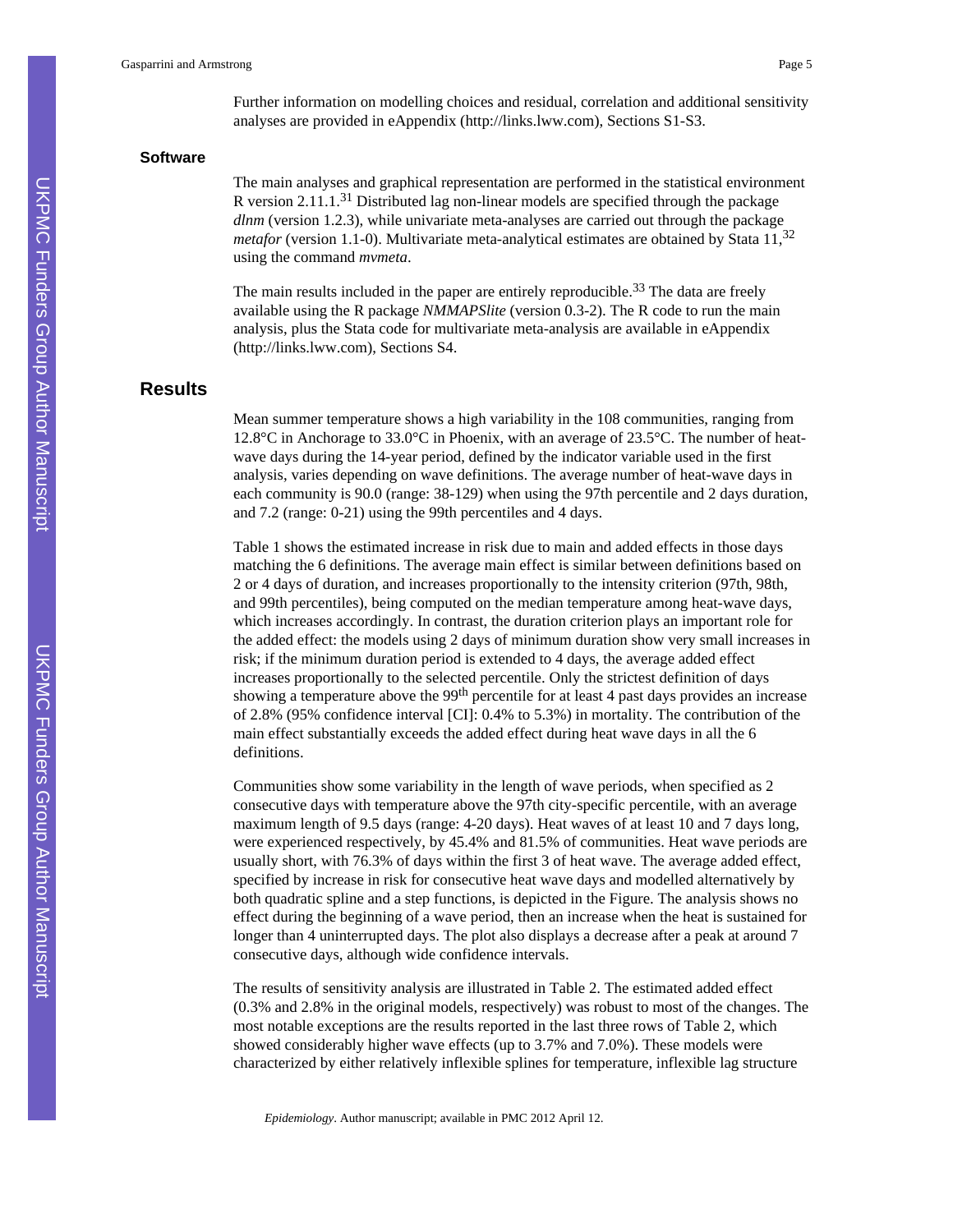or both. The 2 df spline with "natural" constraints is forced to be linear beyond the boundaries, further limiting its flexibility to model non-linear effects for extremely hot days. Because extremely hot days are also likely to be labelled as heat-wave days, this would produce an inflated added effect. The same happens when applying a very simple model with 1 df to describe lagged effect, corresponding approximately to a simple moving average of the temperatures in the lag period of ten days.

The correlation between mean temperature and heat-wave terms is not high: the average correlation coefficient *r* across cities is 0.40 (range, 0.29-0.51) for the indicator variable based on 97th percentile and 2 days of duration and 0.32 (range, 0.24-0.43) for continuous measure of consecutive heat wave days. The  $R^2$  of the regression of wave terms on the cross-basis variables for the main effect, an index of multi-collinearity, shows an average of 0.63 (range, 0.43-0.76) for the same indicator and of 0.56 (range, 0.38-0.72) for the continuous variable. These results demonstrate that, although the main and added effects are correlated, the model and data still have power to separate these 2 effects.

# **Discussion**

Our approach seeks to characterize the excess risk during heat-wave periods, quantifying how much of this additional burden is simply explained by the increase in temperature and how much is attributable to the heat continuing over several consecutive days. Furthermore, this additional risk during waves is described in terms of duration, proposing a new definition based on consecutive heat wave days.

This analysis addresses important epidemiologic and public health questions: the implementation of adequate preventive measures such as heat-wave plans (in the short-tomedium term) and the prediction of the burden of future events under the suggested climate change scenarios (in the long term) require a detailed characterization of the association between heat, heat-waves and mortality. The results suggest that most of the excess risk during waves is attributable to (and predictable by) the increase in daily temperatures whether isolated or occurring with other hot days, the effect of which is larger than any added effect. The latter is negligible for short heat-wave periods, although it does bring some additional risks after 4 days of uninterrupted heat.

Our analytic design offers several advantages. First, the choice of flexible distributed lag non-linear functions gives greater assurance than simpler models that the main effect is adequately accounted for, reducing the risk of confounding of the added effect by a residual main effect of heat. In addition, the analysis takes into account the adaptation of each population to its own climate,  $3.19$  by allowing community-specific exposure-response functions for the main effect, and wave definitions based on community-specific percentiles. Finally, by modelling the heat-wave effect as a continuous function of duration, we avoid arbitrary duration criteria and allow direct estimation of the duration at which such effect become apparent.

Our findings from the first analysis using an indicator for heat-wave days, as described in Table 1, are rather different from some others previously reported in the literature. An analysis of London, Milan, and Budapest by Hajat and colleagues,22 with a wave definition based on the 99th percentile for at least 2 days and a natural cubic spline with 3 df to specify the un-lagged main exposure-response relationship, showed a percentage increase in mortality from 4.3% to 8.3%. Anderson and Bell, $\frac{3}{2}$  analyzing the whole year data on the same dataset considered here and a natural cubic spline with 3 df for lag 0-1, found an average increase of 6.5% for a definition based on 99th percentile and 4 days of duration. These results are comparable in magnitude to our estimates for similar models reported in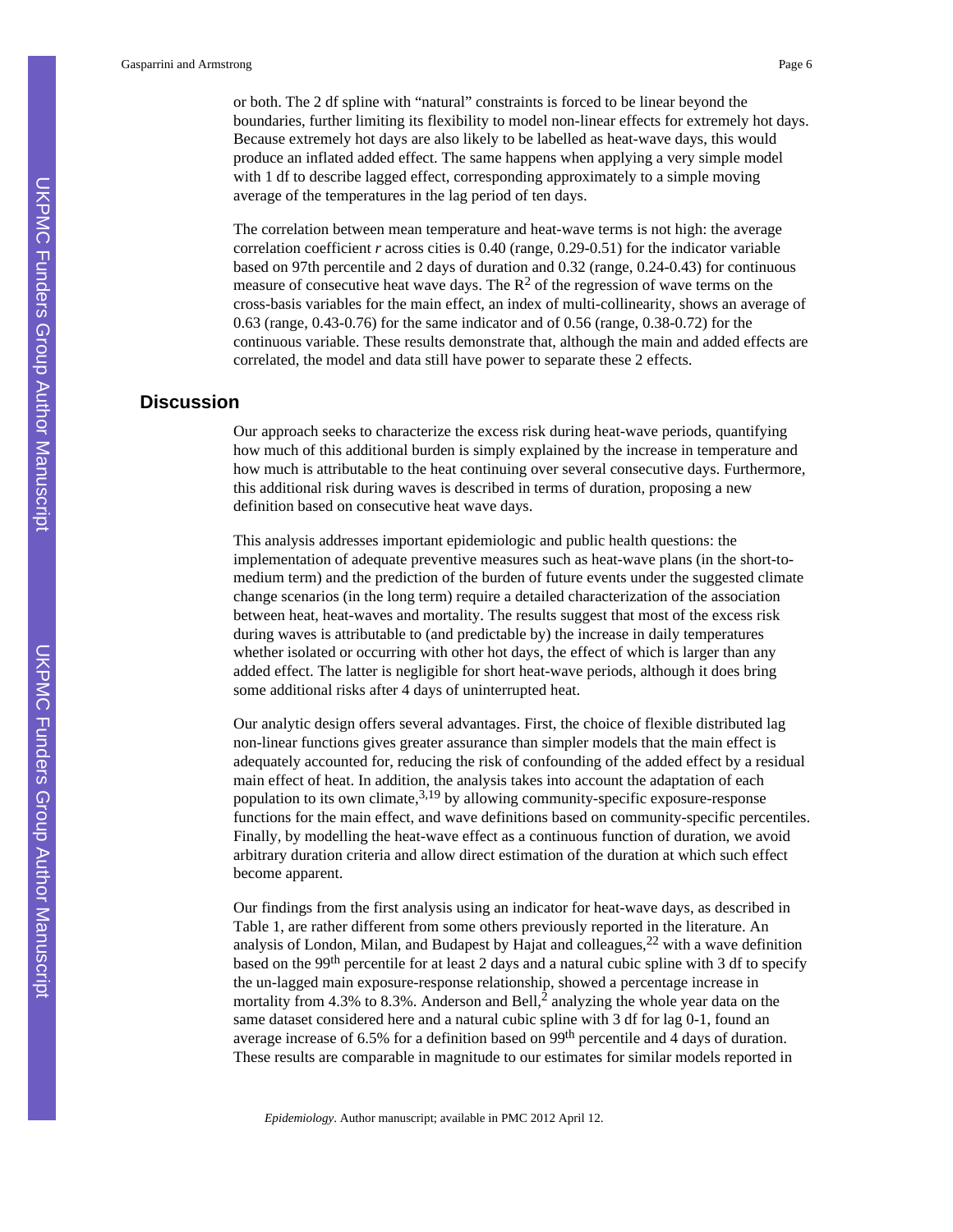the last 3 rows of Table 2, and can be probably explained by the limited flexibility of the functions used to account for the main effect, a pattern also reported by Hajat and colleagues.22 The results on the effect of wave duration are consistent with some findings already reported in the literature.34-35

We estimated the proposed association between heat, heat waves and mortality by averaging the effects across different cities and different wave periods, and this average relationship might not accurately represent every specific heat-wave event. The approach we propose showed quite good performance when applied to predict mortality during the extreme heat wave in Chicago in 1995 (eAppendix [<http://links.lww.com>], Section S3), but might be biased in describing some waves in some cities if these heat eaves are unusual with respect to variables not included in the analytic model and acting as modifiers of the temperaturehealth association. For instance, a potential synergistic effect between air pollution and heat has been suggested, although specific analyses have reported conflicting results.<sup>2,36-37</sup> The evidence is unclear also for an effect modification by socio-economic characteristics,<sup>16,38-40</sup> while more robust for the prevalence of air conditioning.<sup>2,41-42</sup> These issues may be addressed in further research.

In this paper we provide a novel analysis of the impact of heat waves on mortality. Our results suggest that the excess risk during heat-wave periods is largely explained by the immediate and lagged effect of daily temperatures, with just a small added impact due to sustained heat limited to waves lasting more than 4 days.

## **Supplementary Material**

Refer to Web version on PubMed Central for supplementary material.

## **Acknowledgments**

We thank Shakoor Hajat for his valuable suggestions and comments and the researchers of the National Morbidity Mortality and Air Pollution Study (NMMAPS), who made publicly available the data used in our analysis.

**Funding**: Supported by Medical Research Council (UK), contract/grant number G0701030

## **References**

- 1. Kovats RS, Hajat S. Heat stress and public health: a critical review. Annual Review of Public Health. 2008; 29:41–55.
- 2. Anderson BG, Bell ML. Weather-Related mortality: how heat, cold, and heat waves affect mortality in the United States. Epidemiology. 2009; 20(2):205–213. [PubMed: 19194300]
- 3. Baccini M, Biggeri A, Accetta G, Kosatsky T, Katsouyanni K, Analitis A, Anderson HR, Bisanti L, D'Ippoliti D, Danova J, Forsberg B, Medina S, Paldy A, Rabczenko D, Schindler C, Michelozzi P. Heat effects on mortality in 15 European cities. Epidemiology. 2008; 19(5):711–9. [PubMed: 18520615]
- 4. Basu R. High ambient temperature and mortality: a review of epidemiological studies from 2001 to 2008. Environmental Health. 2009; 8(1):40. [PubMed: 19758453]
- 5. Basu R, Samet JM. Relation between elevated ambient temperature and mortality: a review of the epidemiologic evidence. Epidemiologic Reviews. 2002; 24(2):190–202. [PubMed: 12762092]
- 6. Kovats RS, Kristie LE. Heatwaves and public health in Europe. European Journal of Public Health. 2006; 16:592–9. [PubMed: 16644927]
- 7. Semenza JC, Rubin CH, Falter KH, Selanikio JD, Flanders WD, Howe HL, Wilhelm JL. Heatrelated deaths during the July 1995 heat wave in Chicago. New England Journal of Medicine. 1996; 335(2):84–90. [PubMed: 8649494]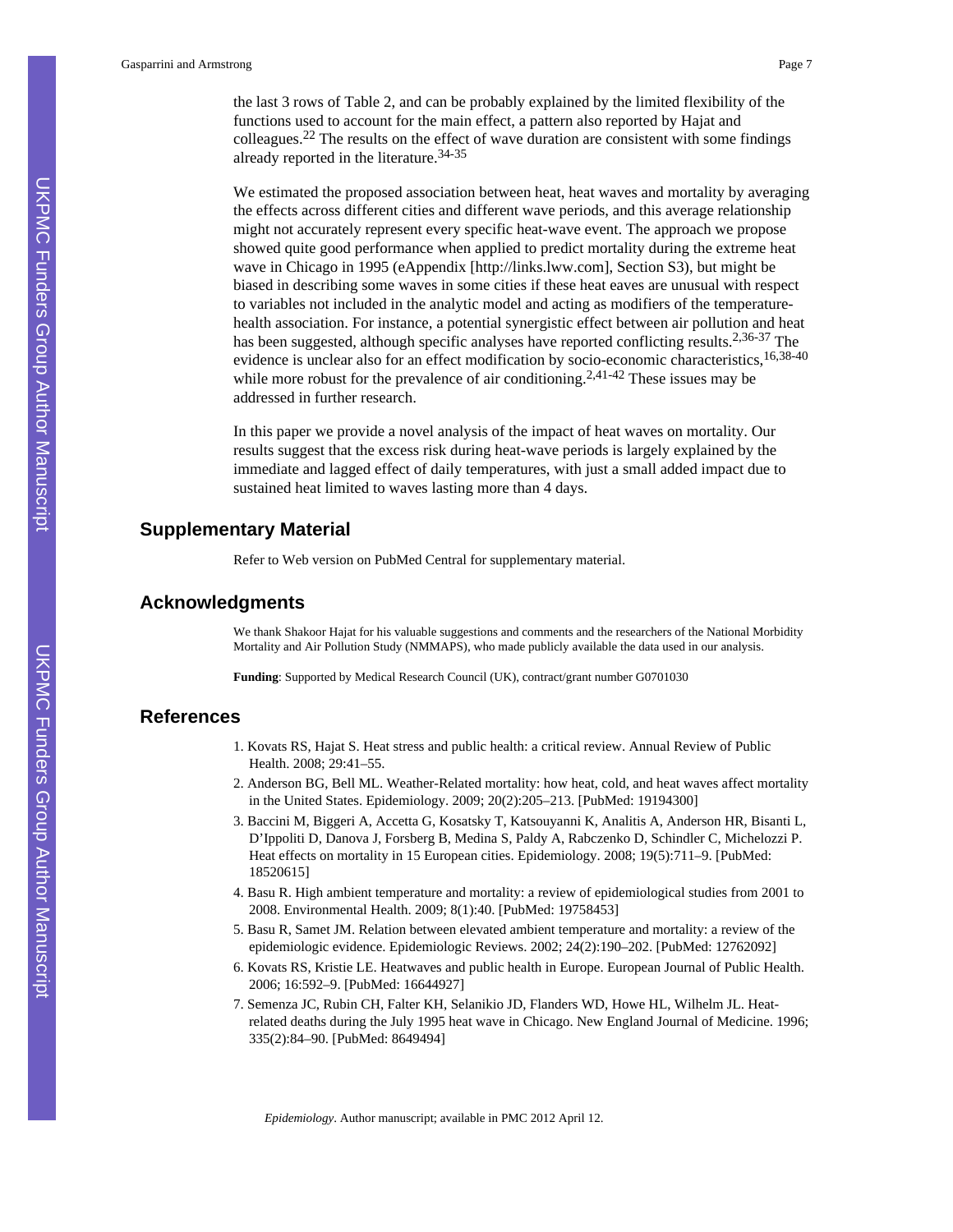- 8. Le Tertre A, Lefranc A, Eilstein D, Declercq C, Medina S, Blanchard M, Chardon B, Fabre P, Filleul L, Jusot JF, Pascal L, Prouvost H, Cassadou S, Ledrans M. Impact of the 2003 heatwave on all-cause mortality in 9 French cities. Epidemiology. 2006; 17(1):75–9. [PubMed: 16357598]
- 9. Poumadere M, Mays C, Le Mer S, Blong R. The 2003 heat wave in France: dangerous climate change here and now. Risk Analysis. 2005; 25(6):1483–94. [PubMed: 16506977]
- 10. Luber G, McGeehin M. Climate change and extreme heat events. American Journal of Preventive Medicine. 2008; 35(5):429–435. [PubMed: 18929969]
- 11. O'Neill MS, Ebi KL. Temperature extremes and health: impacts of climate variability and change in the United States. Journal of Occupational and Environmental Medicine. 2009; 51(1):13–25. [PubMed: 19136869]
- 12. Gosling SN, McGregor GR, Lowe JA. Climate change and heat-related mortality in six cities Part 2: climate model evaluation and projected impacts from changes in the mean and variability of temperature with climate change. International Journal of Biometeorology. 2009; 53(1):31–51. [PubMed: 19052780]
- 13. Conti S, Meli P, Minelli G, Solimini R, Toccaceli V, Vichi M, Beltrano C, Perini L. Epidemiologic study of mortality during the Summer 2003 heat wave in Italy. Environmental Research. 2005; 98(3):390–9. [PubMed: 15910795]
- 14. Huynen MM, Martens P, Schram D, Weijenberg MP, Kunst AE. The impact of heat waves and cold spells on mortality rates in the Dutch population. Environmental Health Perspectives. 2001; 109(5):463–70. [PubMed: 11401757]
- 15. Rey G, Jougla E, Fouillet A, Pavillon G, Bessemoulin P, Frayssinet P, Clavel J, Hemon D. The impact of major heat waves on all-cause and cause-specific mortality in France from 1971 to 2003. International Archives of Occupational and Environmental Health. 2007; 80(7):615–26. [PubMed: 17468879]
- 16. Hajat S, Kovats RS, Lachowycz K. Heat-related and cold-related deaths in England and Wales: who is at risk? Occupational and Environmental Medicine. 2007; 64(2):93–100. [PubMed: 16990293]
- 17. Pattenden S, Nikiforov B, Armstrong BG. Mortality and temperature in Sofia and London. Journal of Epidemiology and Community Health. 2003; 57(8):628–33. [PubMed: 12883072]
- 18. Armstrong B. Models for the relationship between ambient temperature and daily mortality. Epidemiology. 2006; 17(6):624–31. [PubMed: 17028505]
- 19. Curriero FC, Heiner KS, Samet JM, Zeger SL, Strug L, Patz JA. Temperature and mortality in 11 cities of the eastern United States. American Journal of Epidemiology. 2002; 155(1):80–7. [PubMed: 11772788]
- 20. Hertel S, Le Tertre A, Jockel KH, Hoffmann B. Quantification of the heat wave effect on causespecific mortality in Essen, Germany. European Journal of Epidemiology. 2009; 24(8):407–14. [PubMed: 19517255]
- 21. Kaiser R, Le Tertre A, Schwartz J, Gotway CA, Daley WR, Rubin CH. The effect of the 1995 heat wave in Chicago on all-cause and cause-specific mortality. American Journal of Public Health. 2007; 97(Suppl 1):S158–62. [PubMed: 17413056]
- 22. Hajat S, Armstrong B, Baccini M, Biggeri A, Bisanti L, Russo A, Paldy A, Menne B, Kosatsky T. Impact of high temperatures on mortality: is there an added heat wave effect? Epidemiology. 2006; 17(6):632–8. [PubMed: 17003686]
- 23. Samet JM, Zeger SL, Dominici F, Curriero F, Coursac I, Dockery DW. The National Morbidity, Mortality, and Air Pollution Study (NMMAPS). Part 2. Morbidity and mortality from air pollution in the United States. 2000 Health Effects Institute. [PubMed: 11354823]
- 24. Samet JM, Zeger SL, Dominici F, Dockery D, Schwartz J. The National Morbidity, Mortality, and Air Pollution Study (NMMAPS). Part 1. Methods and methodological issues. 2000 Health Effects Institute. [PubMed: 11098531]
- 25. Michelozzi P, Accetta G, De Sario M, D'Ippoliti D, Marino C, Baccini M, Biggeri A, Anderson HR, Katsouyanni K, Ballester F. High temperature and hospitalizations for cardiovascular and respiratory causes in 12 European cities. American Journal of Respiratory and Critical Care Medicine. 2009; 179(5):383–389. others. [PubMed: 19060232]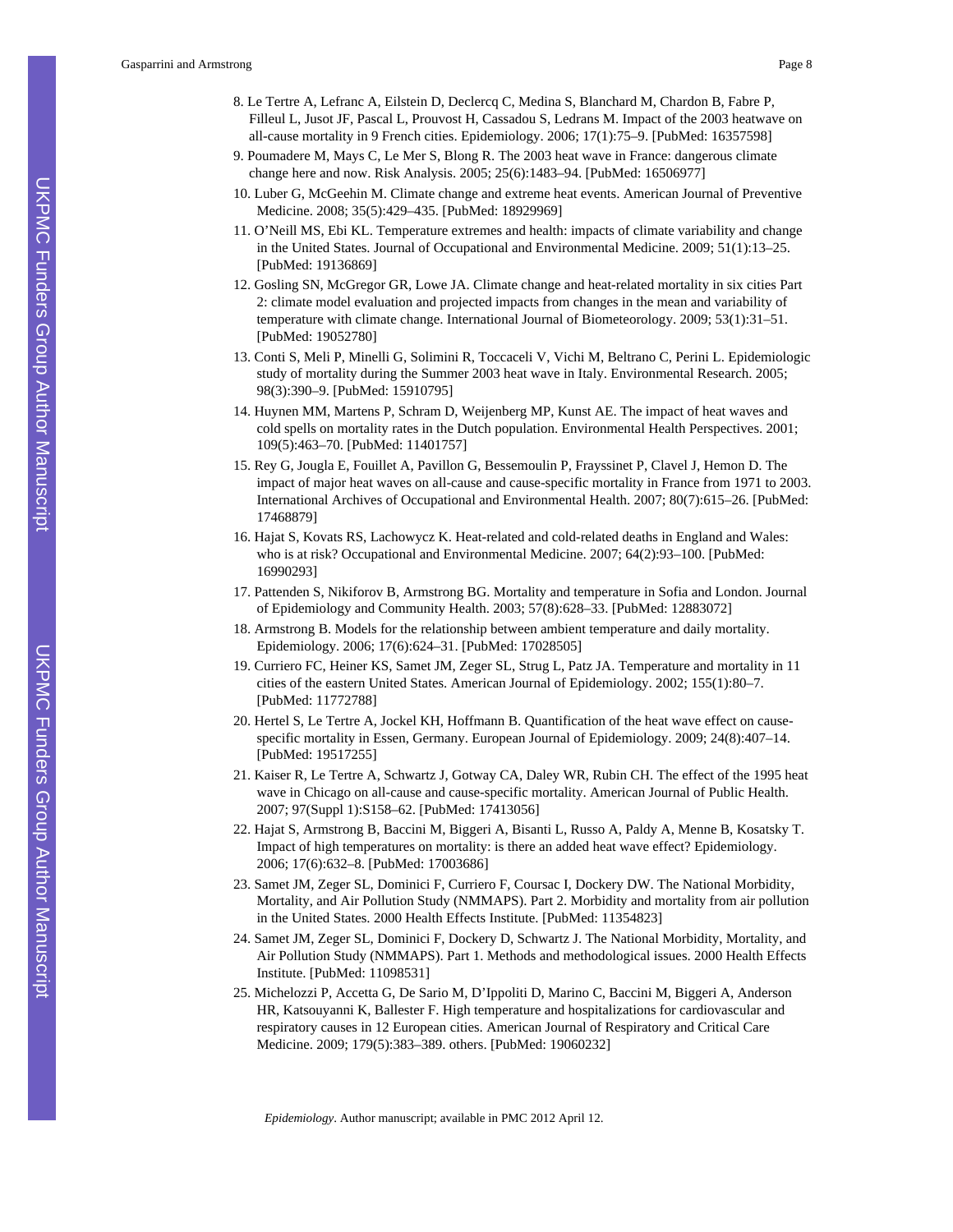Gasparrini and Armstrong Page 9

- 26. Dominici F. Time-series analysis of air pollution and mortality: a statistical review. Research report - Health Effects Institute. 2004; (123):3–27. discussion 29-33. [PubMed: 15757000]
- 27. Gasparrini A, Armstrong B, Kenward MG. Distributed lag non-linear models. Statistics in Medicine. 2010 Epub ahead of print May 7. DOI: 10.1002/sim.3940.
- 28. van Houwelingen HC, Arends LR, Stijnen T. Advanced methods in meta-analysis: multivariate approach and meta-regression. Statistics in Medicine. 2002; 21(4):589–624. [PubMed: 11836738]
- 29. Jackson D, White IR, Thompson SG. Extending DerSimonian and Laird's methodology to perform multivariate random effects meta-analyses. Statistics in Medicine. 2010; 29(12):1282–1297. [PubMed: 19408255]
- 30. White IR. Multivariate random-effects meta-analysis. Stata Journal. 2009; 9(1):40–56.
- 31. R Development Core Team. R: A Language and Environment for Statistical Computing. R Foundation for Statistical Computing; Vienna, Austria: 2010.
- 32. Stata. StataCor LP; College Statio, Texas: 2009.
- 33. Peng RD, Dominici F, Zeger SL. Reproducible epidemiologic research. American Journal of Epidemiology. 2006; 163(9):783–789. [PubMed: 16510544]
- 34. Diaz J, Jordan A, Garcia R, Lopez C, Alberdi JC, Hernandez E, Otero A. Heat waves in Madrid 1986-1997: effects on the health of the elderly. International Archives of Occupational and Environmental Health. 2002; 75(3):163–70. [PubMed: 11954983]
- 35. Hajat S, Kovats RS, Atkinson RW, Haines A. Impact of hot temperatures on death in London: a time series approach. Journal of Epidemiology and Community Health. 2002; 56(5):367–72. [PubMed: 11964434]
- 36. Medina-Ramon M, Schwartz J. Temperature, temperature extremes, and mortality: a study of acclimatization and effect modification in 50 United States cities. Occupational and Environmental Medicine. 2007; 64:827–833. [PubMed: 17600037]
- 37. Ren C, Williams GM, Morawska L, Mengersen K, Tong S. Ozone modifies associations between temperature and cardiovascular mortality: analysis of the NMMAPS data. Occupational and Environmental Medicine. 2008; 65(4):255–60. [PubMed: 17890300]
- 38. Stafoggia M, Forastiere F, Agostini D, Biggeri A, Bisanti L, Cadum E, Caranci N, de' Donato F, De Lisio S, De Maria M, Michelozzi P, Miglio R, Pandolfi P, Picciotto S, Rognoni M, Russo A, Scarnato C, Perucci CA. Vulnerability to heat-related mortality: a multicity, population-based, case-crossover analysis. Epidemiology. 2006; 17(3):315–23. [PubMed: 16570026]
- 39. Basu R, Ostro BD. A multicounty analysis identifying the populations vulnerable to mortality associated with high ambient temperature in California. American Journal of Epidemiology. 2008; 168(6):632–7. [PubMed: 18663214]
- 40. O'Neill MS, Zanobetti A, Schwartz J. Modifiers of the temperature and mortality association in seven US cities. American Journal of Epidemiology. 2003; 157(12):1074–1082. [PubMed: 12796043]
- 41. Barnett AG. Temperature and cardiovascular deaths in the US elderly: changes over time. Epidemiology. 2007; 18(3):369. [PubMed: 17435447]
- 42. Davis RE, Knappenberger PC, Michaels PJ, Novicoff WM. Changing heat-related mortality in the United States. Environmental Health Perspectives. 2003; 111(14):1712–1719. [PubMed: 14594620]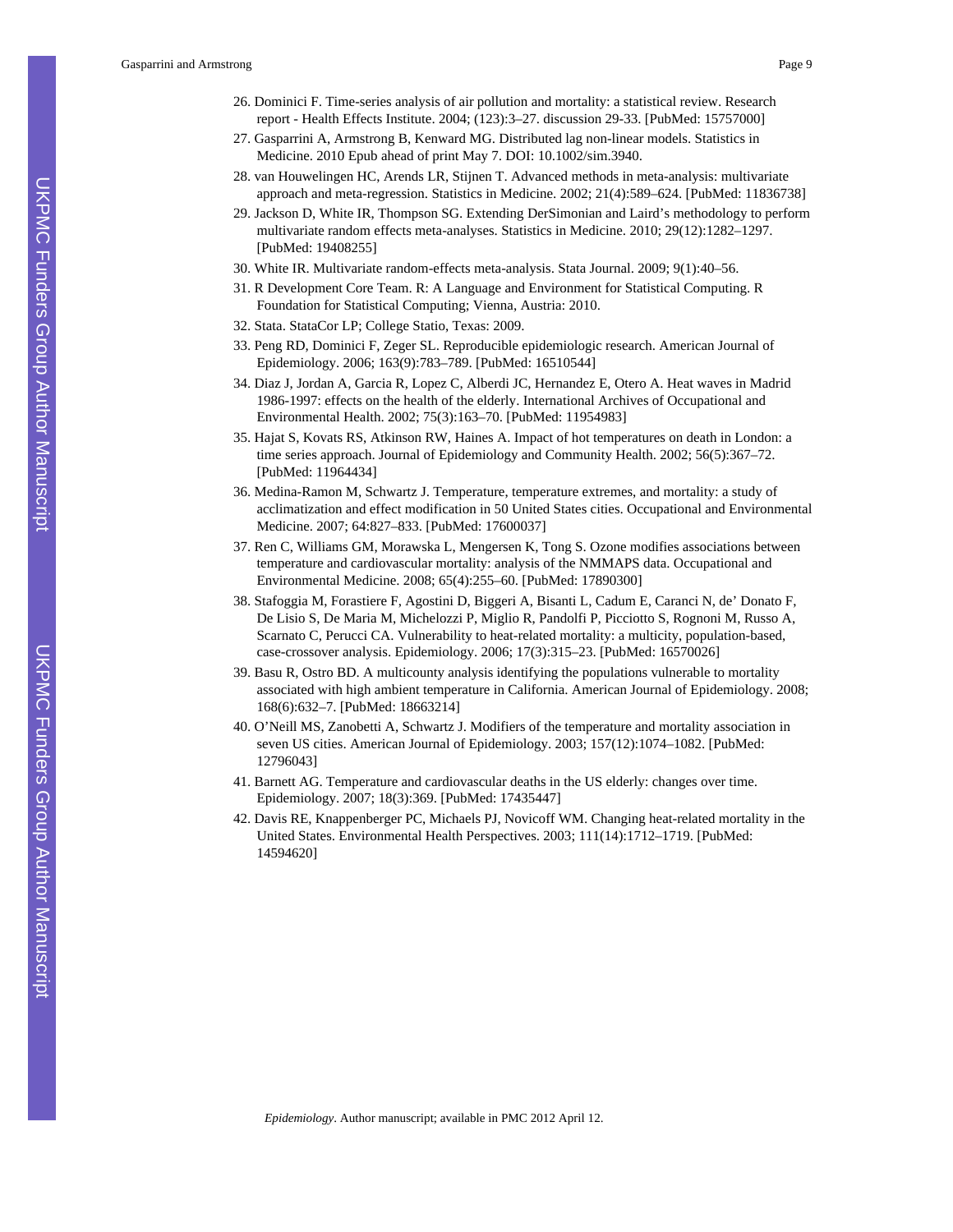Gasparrini and Armstrong Page 10



#### **FIGURE.**

Average wave effect of consecutive heat wave days (above 97<sup>th</sup> percentile), as estimated by quadratic spline (continuous line) with 95%CI (grey area), and by a step function (dashed line)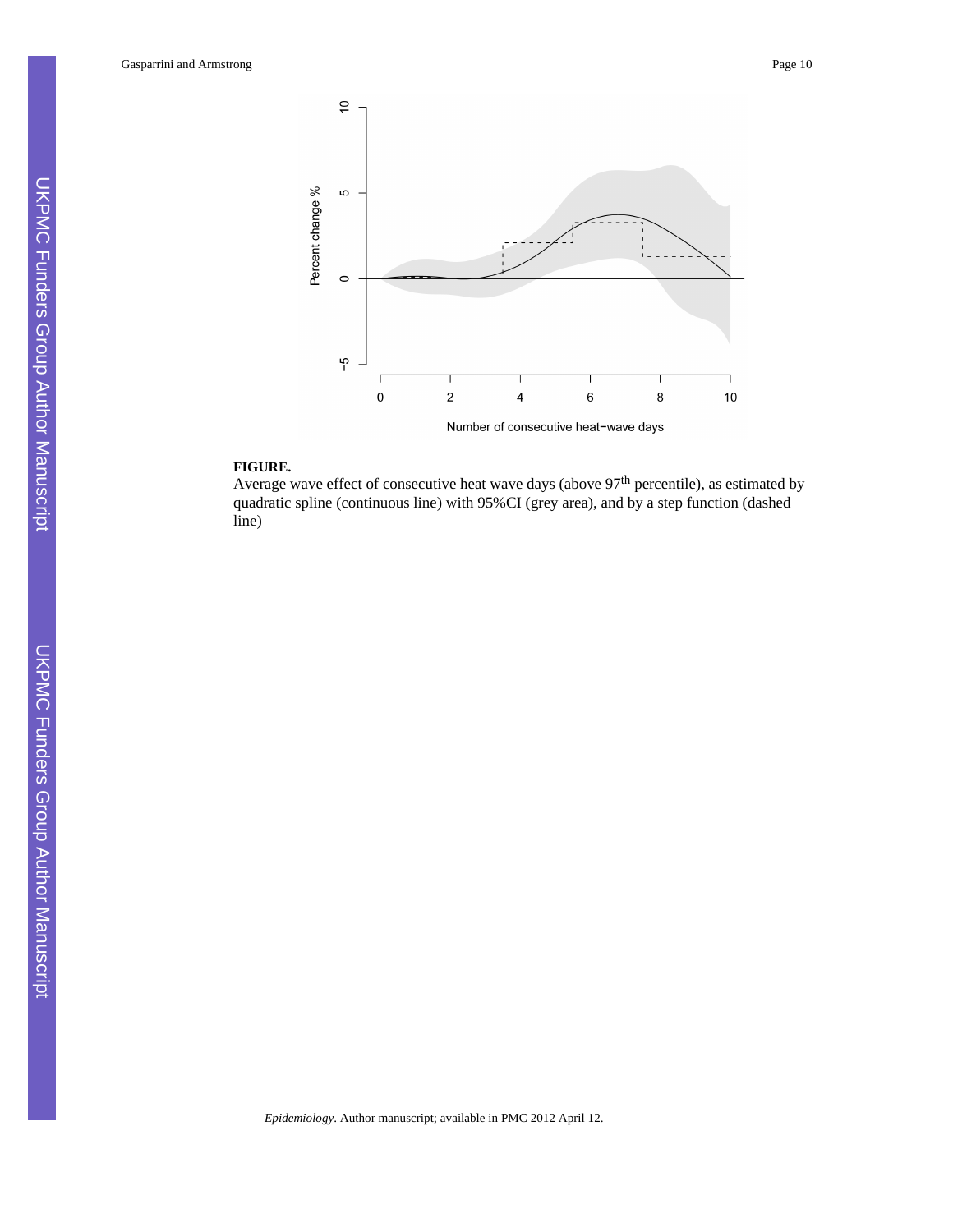UKPMC Funders Group Author Manuscript

**UKPMC Funders Group Author Manuscript** 

| <b>TABLE</b> |  |  |
|--------------|--|--|
|              |  |  |
|              |  |  |

| ţ                             |                                                |  |
|-------------------------------|------------------------------------------------|--|
|                               |                                                |  |
|                               |                                                |  |
|                               |                                                |  |
|                               |                                                |  |
|                               |                                                |  |
|                               |                                                |  |
|                               |                                                |  |
|                               |                                                |  |
|                               |                                                |  |
|                               |                                                |  |
|                               |                                                |  |
|                               |                                                |  |
|                               |                                                |  |
|                               |                                                |  |
|                               |                                                |  |
|                               |                                                |  |
|                               | ֖֖֢ׅ֪ׅׅׅ֧ׅ֪ׅ֖֪ׅ֖֚֚֚֚֚֚֚֚֚֚֚֚֚֚֚֚֚֚֚֚֚֡֕֝֝֝֝֬֝֝ |  |
|                               |                                                |  |
|                               |                                                |  |
|                               |                                                |  |
|                               |                                                |  |
|                               |                                                |  |
|                               |                                                |  |
| I                             |                                                |  |
| ļ                             |                                                |  |
|                               |                                                |  |
| j                             |                                                |  |
|                               |                                                |  |
|                               |                                                |  |
|                               |                                                |  |
|                               |                                                |  |
|                               |                                                |  |
|                               |                                                |  |
|                               |                                                |  |
|                               |                                                |  |
|                               | i                                              |  |
|                               |                                                |  |
|                               |                                                |  |
| į                             |                                                |  |
|                               |                                                |  |
|                               |                                                |  |
|                               |                                                |  |
|                               |                                                |  |
|                               |                                                |  |
| l                             |                                                |  |
| ׇ֘֒                           |                                                |  |
|                               |                                                |  |
|                               |                                                |  |
|                               |                                                |  |
|                               |                                                |  |
| l                             |                                                |  |
| $\overline{\phantom{a}}$<br>ļ | ١<br>ı                                         |  |

| 108<br>Percentile<br>297th<br>No.<br>Days<br>2) | pe.<br>cities |                            |               |                                                                                          |           |
|-------------------------------------------------|---------------|----------------------------|---------------|------------------------------------------------------------------------------------------|-----------|
|                                                 |               |                            |               | % Increase (95% CI) Test for heterogeneity $\%$ Increase (95% CI) Test for heterogeneity |           |
|                                                 |               |                            |               |                                                                                          |           |
|                                                 |               | $4.9(3.3 \text{ to } 6.5)$ | p≤0.001       | $0.3(-0.5 \text{ to } 1.1)$                                                              | $p=0.536$ |
| 108<br>298th                                    |               | 6.3(4.7 to 8.0)            | $p\leq 0.001$ | $0.4(-0.5 \text{ to } 1.4)$                                                              | $p=0.892$ |
| 108<br>299th                                    |               | 8.0(5.7 to 10.4)           | p≤0.001       | $0.2(-1.3 \text{ to } 1.7)$                                                              | $p=0.005$ |
| 치                                               |               |                            |               |                                                                                          |           |
| 108<br>297th                                    |               | 5.4(3.9 to 6.9)            | p≤0.001       | $0.7(-0.5 \text{ to } 1.9)$                                                              | p=0.186   |
| 298th                                           | 108           | $6.3(4.5 \text{ to } 8.1)$ | p≤0.001       | $1.3(-0.3 \text{ to } 2.9)$                                                              | $p=0.008$ |
| 105<br>299th                                    |               | $7.7(5.4 \text{ to } 10)$  | p≤0.001       | 2.8(0.4 to 5.3)                                                                          | $p=0.033$ |